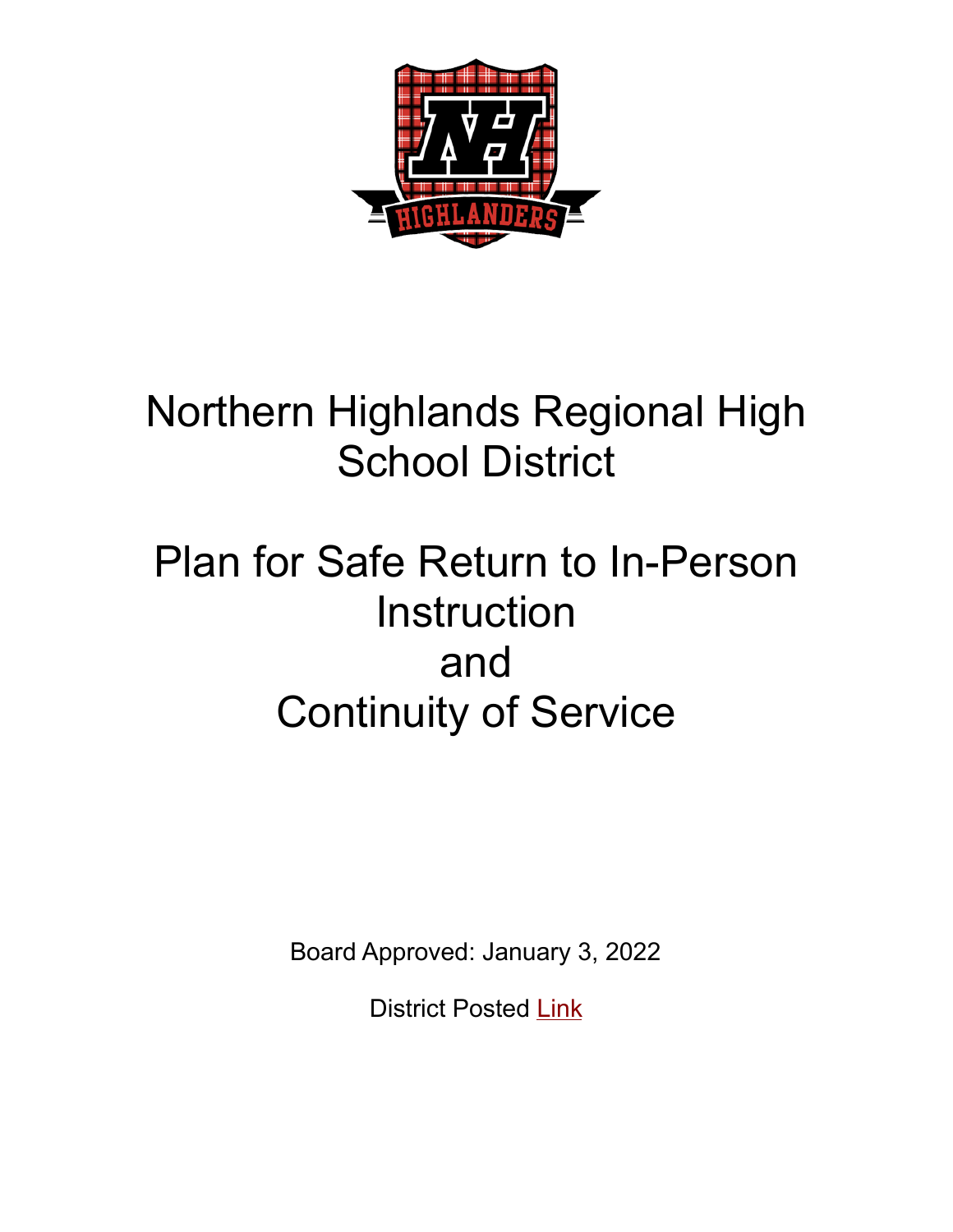### **Northern Highlands' Plan for Safe Return to In-Person Instruction and Continuity of Service Pursuant to the Federal American Rescue Plan Act, Section 2001(i)**

#### **Table of Contents**

| <b>Topic</b>                                                                 | Page |
|------------------------------------------------------------------------------|------|
| <b>Introduction and Background</b>                                           | 3    |
| <b>Maintaining Health and Safety</b>                                         | 3    |
| Universal and Correct Wearing of Masks                                       | 3    |
| <b>Physical Distancing - (Including Cohorts)</b>                             | 3    |
| Handwashing and Respiratory Etiquette                                        | 5    |
| Cleaning and maintaining healthy facilities, including improving ventilation | 5    |
| Contact tracing in combination with isolation and quarantine                 | 5    |
| Diagnostic and screening testing                                             | 6    |
| Efforts to provide vaccinations to educators, other staff, and students      | 6    |
| Appropriate accommodations for children with disabilities                    | 6    |
| <b>Ensuring Continuity of Services</b>                                       | 6    |
| <b>Public Comment</b>                                                        | 7    |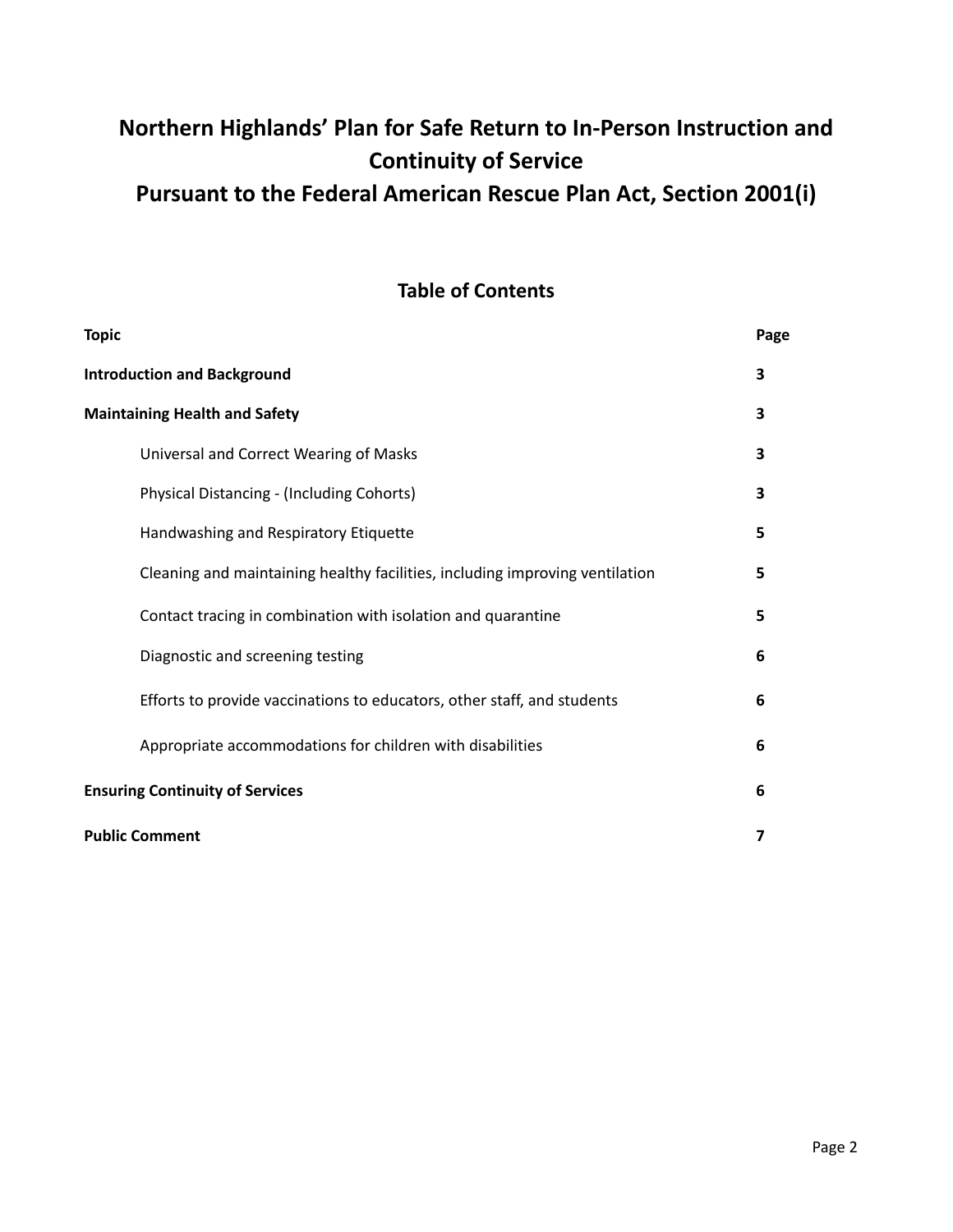#### **Introduction and Background**

As announced in the New Jersey Department of Education (NJDOE)'s April 28, 2021 [broadcast,](https://www.nj.gov/education/broadcasts/2021/april/AmericanRescuePlanESSERFunds.pdf) in March 2021 President Biden signed the Federal [American](https://www.congress.gov/117/bills/hr1319/BILLS-117hr1319enr.pdf) Rescue Plan (ARP) Act, Public Law 117-2, into law. The ARP Act provides an additional \$122 billion in Elementary and Secondary School Emergency Relief (ARP ESSER) to States and school districts to help safely reopen, sustain the safe operation of schools, and address the impacts of the COVID-19 pandemic on the nation's students. As with the previous ESSER funds available under the Coronavirus Aid, Relief and Economic Security (CARES) Act, and the Coronavirus Response and Relief Supplemental Appropriations Act (CRRSA), the purpose of the additional funding is to support local educational agencies (LEAs) in preparing for and responding to the impacts of COVID-19 on educators, students, and families. Additional information on ARP ESSER may be found in the NJDOE's funding [comparison](https://www.nj.gov/education/esser/docs/ESSERFactSheet.pdf) fact sheet. Note that on May 17, 2021, Governor Murphy [announced](https://nj.gov/governor/news/news/562021/approved/20210517a.shtml) that upon the conclusion of the 2020-2021 school year, portions of Executive Order 175 allowing remote learning will be rescinded, meaning that schools will be required to provide full-day, in-person instruction, as they were prior to the COVID-19 Public Health Emergency. The NJDOE and New Jersey Department of Health will share additional information regarding State requirements or guidance for health and safety protocols for the 2021-2022 school year as it becomes available.

### **Plan for Safe Return to In-Person Instruction and Continuity of Services**

#### **LEA Name: Northern Highlands Regional High School District**

**Date: 06/14/2021 Date Revised: 01/03/2022**

#### **1. Maintaining Health and Safety**

For each mitigation strategy listed below (A–H), please describe how the LEA will maintain the health and safety of students, educators, and other staff and the extent to which it has adopted policies, and a description of any such policies, on each of the following safety recommendations established by the CDC. This Safe-Return Plan has been developed in accordance with Northern Highlands' Policy 1648.11.

#### **A. Universal and correct wearing of masks**

As all students have returned to school for a normally scheduled day, and as per the governor's mandate, all staff, students and visitors are required to wear face coverings unless doing so would inhibit the individual's health. Face coverings are required for all building occupants at all times, except while eating lunch. Face shields can be worn with face coverings for anyone that wishes to have extra protection. Face coverings are the minimum protection. Face shields are an additional protection. All cafeteria workers will wear both a face covering and a face shield at all times. If a visitor refuses to wear a face covering for non-medical reasons and if such covering cannot be provided to the individual, entry to the school will be denied. (See policy 1648.11 The Road Forward COVID 19-Health and Safety) Face coverings will be provided should someone not have a face covering. Each class period, and in common areas, it will be reinforced that face coverings are worn correctly. (See policy 1648.11 The Road Forward COVID 19-Health and Safety) Should the Governor, the New Jersey Department of Education, the Department of Health or the Bergen County Department of Health revise their guidance,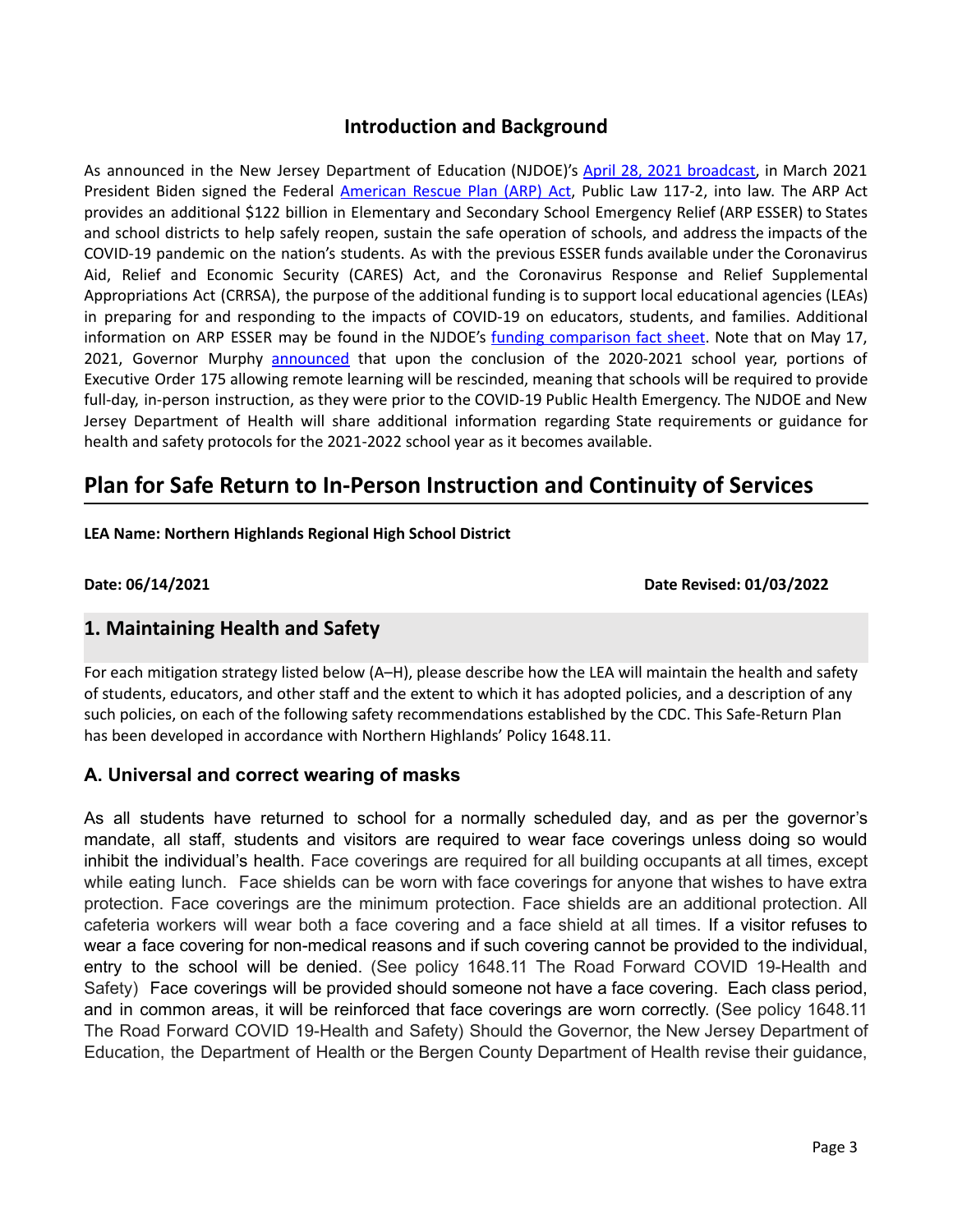so too shall Northern Highlands Regional High School revise their plan in accordance with this guidance.

#### **B. Physical distancing (e.g., including use of cohorts/podding)**

Northern Highlands continues to implement social distancing practices in all instructional and non-instructional spaces. This is critical to ensuring the health and safety of students and staff. To that end, student desks and seating in classrooms, cafeterias, multi-purpose rooms, and other spaces (including therapy rooms, testing rooms and other small group instruction rooms) will be spaced in accordance with CDC guidelines. (See policy 1648.11 The Road Forward COVID 19-Health and Safety) Teachers also maintain seating charts so that contract tracing can be conducted in accordance with county and state quidelines.

Should cohorts and podding be necessary, the following cohort models may be used depending on transmission rate and other contributing factors:

**Three Cohort Model -** While one cohort is in face-to-face instruction, the other two cohorts will be live-streaming instruction virtually. Classes will be 65 minutes in length with four periods meeting each day with alternating AM and PM days. Students will be dismissed at 12:29. When returning home students will attend a virtual Highlands Enrichment and Learning Period (HELP) with their teachers from 2:00-3:15. During the virtual HELP time, students can sign into class with their classroom teacher for additional help, or to work on collaborative projects with classmates (via Zoom breakout rooms), or communicate directly with their classroom teacher. Students can schedule time with Guidance counselors and counselors will also schedule meetings with students. HELP periods will run Tuesday through Thursday. With four class periods per day following an AM/PM cycle of days, Northern Highlands exceeds the minimum four-hour requirement for the length of school day and meets the 180-day requirement set forth by the state.

**Two Cohort Model -** One-half of the students will attend in-person learning while the other half of students will attend class synchronously, while live streaming. Classes will be 65 minutes in length with four class periods per day. Students will be dismissed at 12:29. When returning home students will attend a virtual Highlands Enrichment and Learning Period (HELP) with their teachers from 2:00-3:15. During the virtual HELP time, students can sign into class with their classroom teacher for additional help, or to work on collaborative projects with classmates (via Zoom breakout rooms), or communicate directly with their classroom teacher. Students can schedule time with Guidance counselors and counselors will also schedule meetings with students. HELP periods will run Tuesday through Thursday. With four class periods per day following an AM/PM cycle of days, Northern Highlands exceeds the minimum four-hour requirement for the length of school day and meets the 180-day requirement set forth by the state.

**One Cohort Model** - All students will be in attendance but no lunches will be served. Students will be dismissed at 12:29. When returning home students will attend a virtual class period from 2:00-3:15. With four class periods per day following an AM/PM cycle of days, Northern Highlands exceeds the minimum four-hour requirement for the length of school day and meets the 180-day requirement set forth by the state.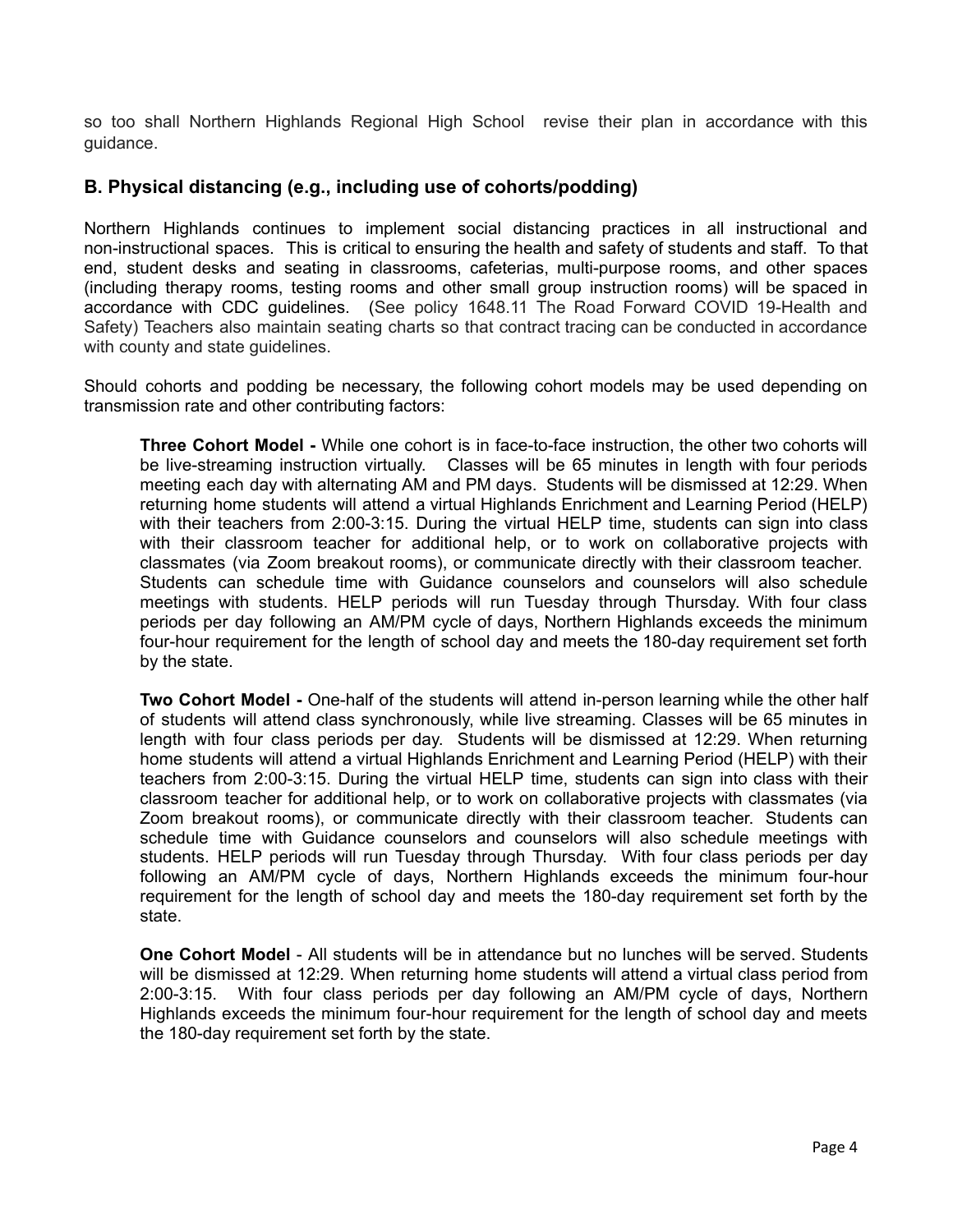#### **C. Handwashing and respiratory etiquette**

With regards to handwashing, signage around the school district is prominently placed to encourage hand washing and proper etiquette. Northern Highlands has installed hand sanitizers in each classroom with at least 60% alcohol. Hand sanitizing stations are located throughout the building as well including common areas (nurse's office, cafeterias, gymnasiums, check in areas, etc.) Students should use hand sanitizer upon entering the classroom. (See policy 1648.11 The Road Forward COVID 19-Health and Safety)

#### **D. Cleaning and maintaining healthy facilities, including improving ventilation**

Northern Highlands has improved ventilation throughout the district. Each classroom has an air conditioner. Every HVAC unit has had a filter replacement that includes filters that meet or exceed CDC guidelines. High power ventilation systems have been installed for the library media center.

Each classroom is outfitted with a roll of paper towels, a labeled spray bottle of cleaner, and a labeled spray bottle of disinfectant, which will be used by teachers. Cleaning and disinfecting of these items will be the responsibility of the individuals that wish to utilize them. Custodians will clean and disinfect each night using an anti-microbial 24-hour residual protectant including, but not limited to: classroom desks and chairs, lunchroom tables and chairs, door handles, Handrails in hallways and stairwells, bathrooms, light switches (many light switches are on a motion sensor thus reducing the need to touch switch plates) and vending machines. District-owned school buses will be cleaned and disinfected prior to each trip, after each pre-trip inspection has been performed. Custodians will circulate throughout the school day to disinfect common touch points (i.e. stairwells, bathroom doors, door handles). (See policy 1648.11 The Road Forward COVID 19-Health and Safety)

#### **E. Contact tracing in combination with isolation and quarantine, in collaboration with the State, local, territorial, or Tribal health departments**

Northern Highlands will adhere to CDC guidelines for contract tracing, isolation and quarantining. The district's responsibilities regarding notification of its local health department, staff, families and the public will be in line with the current Bergen County Department of Health guidelines. Northern Highlands will also conduct contact tracing in accordance with the local health department. The school district shall conduct contact tracing activities that includes ongoing communication with the identified individual and/or their contacts. Northern Highlands will adhere to all applicable federal and state requirements regarding privacy of educational records (e.g. FERPA). There will be a designated staff liaison or liaisons responsible for providing notifications and carrying out other components of the board's contact tracing policy in a prompt and responsible manner. In most cases, this will begin with the building principal and be in collaboration with the school nurse. Northern Highlands will maintain an open communication system that allows staff, students, and families to self-report symptoms and/or suspected exposure could assist school districts provide prompt notification. Should a student need to quarantine, the student will be provided guidance for remote instruction including using Canvas for this purpose.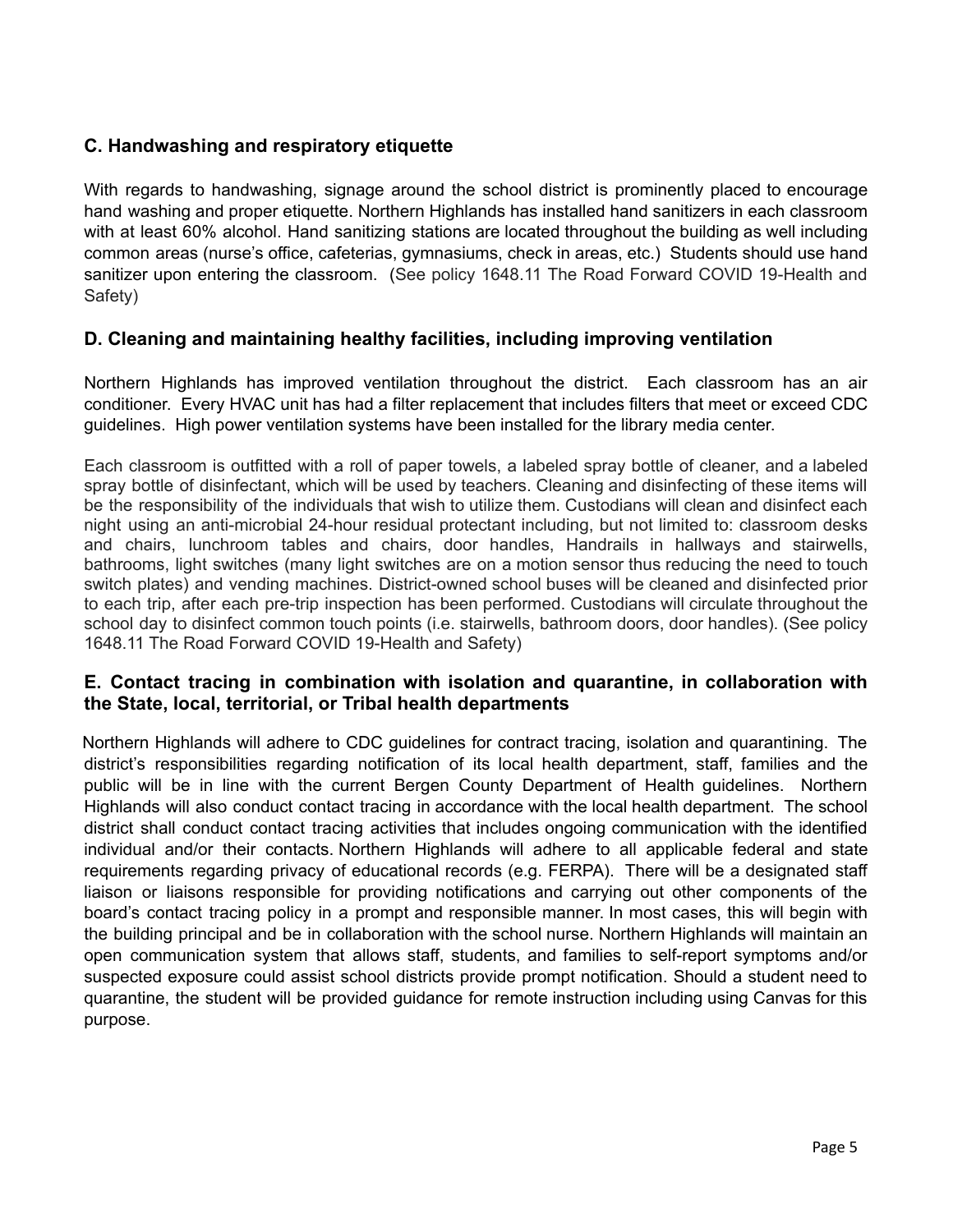#### **F. Diagnostic and screening testing**

All staff and students will complete an annual COVID-19 consent form submitted electronically. The electronic COVID-19 Consent Form indicates that the parent/guardian will screen their child(ren) for COVID-19 symptoms prior to the child arriving at school. This will be done electronically through the Genesis Parent Portal only once for the school year. Parents should take their child's temperature each day before he/she departs for school. If the child's temperature is 100.3 F or higher, the child should stay home. The Covid-19 Consent Form is located in the Forms Library in the parent portal. To access the form, log into the parent portal, select the Forms tab, and then complete the form.

When a student or staff member presents to the health office with a report of any infectious disease symptoms (temp above 100.4, cough, sore throat, shortness of breath, loss of taste or smell, chills, muscle aches), they will be evaluated and triaged to ensure they are isolated if necessary. Appropriate PPE will be put on and the student/staff member will be isolated in the far area of health office (at least three (3) feet away from other visitors to the office) with curtain drawn. Face covering should be in place. The parent or family member will be contacted and student/staff member escorted to his/her vehicle outside of the health office. The Bergen County Health office will be contacted for additional guidance and contact tracing recommendations will be followed.

#### **G. Efforts to provide vaccinations to educators, other staff, and students, if eligible**

Vaccination status notification will be in accordance with CDC, New Jersey Department of Health and the New Jersey Department of Education guidance. All staff have been encouraged to be vaccinated. Staff members who were able to schedule vaccinations were given class coverage so that there was ease of access to vaccine appointments. Initially, teachers took a sick day. Ultimately, that day(s) was "given back" to the staff member. Additional appointments were made available and offered through the Bergen County Office of the New Jersey Department of Education. All of our staff members who wish to be vaccinated have been vaccinated at this point. Educators have provided vaccination status and are adhering to testing requirements. Parents will continue to seek ways to vaccinate their own students, if eligible. Northern Highlands shall adhere to any state and county mandate regarding vaccinations and vaccination status.

#### **H. Appropriate accommodations for children with disabilities with respect to the health and safety policies**

Northern Highlands will continue to determine skill gaps and compensatory services that are needed to be put in place for special education students. Special education teachers shall support families and students in accordance with the student's IEP. Students with disabilities will follow the same health and safety policies as other students and staff. All IEP accommodations and modifications will be followed.

#### **2. Ensuring Continuity of Services**

A. Describe how the LEA will ensure continuity of services, including but not limited to services to address students' academic needs and students' and staff's social, emotional, mental health, and other needs, which may include student health and food services.